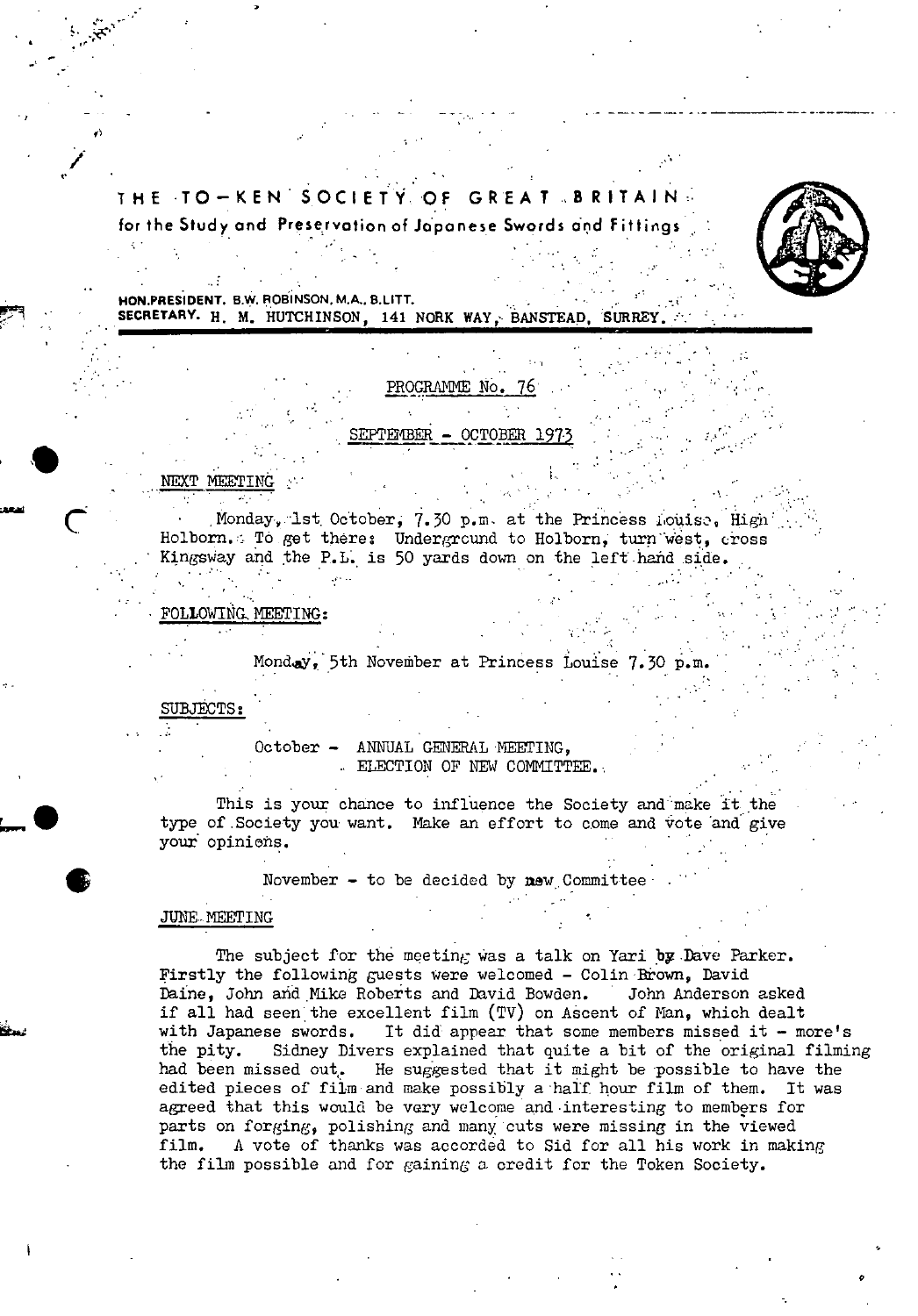Your Programme Secretary complained about lack of items for discussion or publication. This appears to be the main problem w This appears to be the main problem with this task  $-$  I know how you suffered, Fred, and all those before us - no one wants to say anything or even complain. Can everything be so good and does everyone know so much? It just does not seem necessary to communicate at all  $-$  all facts will come if only we sit and wait.  $I<sup>1</sup>$ m sure that is the train of thought of most members - what a pity. How can a Society exist when its members act as cloistered monks, each in his own little cell jealously guarding his own rusty blade for fear the others may wrest a secret from him, or frightened that if he may break the vow of silence, abuse will be heaped upon him. Each one of us knows a little and if all these little pieces were fitted together, we would have knowledge. This is the reason for our Society - to study and This is the reason for our Sodety - to study and preserve. So please ask your questions and please someone answer them. I do feel that as regards progress -. we haven't made a great deal and this is primarily because of the lack of study. I keep on about this but no one ever takes it up, Well, the A.G.M. is coming up so I exped Well, the A.G.M. is coming up so I expect the views of members will sound out loud and clear what they really want. We will know the future of our Society and the path on which it is to continue. Or will we? There is too much apathy and it is costing us dearly in the loss of older and dedicated members and you only have yourselves to blame.

Personally I would like the Society to have a more permanent base. A place where individuals could go at any time to meet and study. Where we could build up a library for reference, a really good one, instead of individuals trying to produce their own very costly ones. A place where we could keep equipment, epidiascope, blackboard, lights, etc. I know it's asking a lot but surely it's worth the effort and expense. Could we not get help from the Education authorities or museums? If we don't<br>try we will never know. The greatest shot in the arm we have ever had The greatest shot in the arm we have ever had folded up because of apathy - lack of support, call it what you will. I am referring to Yamanaka's Newsletter - an absolute mine of information published and yet there could have been so much moru to come, so much information we desperately need, but not to be. Don't let this happen to us.

Sidney then discussed the arrangements and progress regarding the Japan trip. The whole process of word making and sword polishing has The whole process of sword making and sword polishing has been laid on with Inami, who was over here recently. A trip to Osafune in Bizen has been laid on as well as a look at the ironworks there, where they produce the iron for sword making, plus a lecture by Dr. Sato at the National Museum.

The second newsletter is included at the end of this programme, giving full details. The more people that go the cheaper it becomes.

### KENT ARMS SALE

J

Catalogues were passed around to members for their perusal. A fair number of Japanese items were included, about 10% of a total of 500 lots.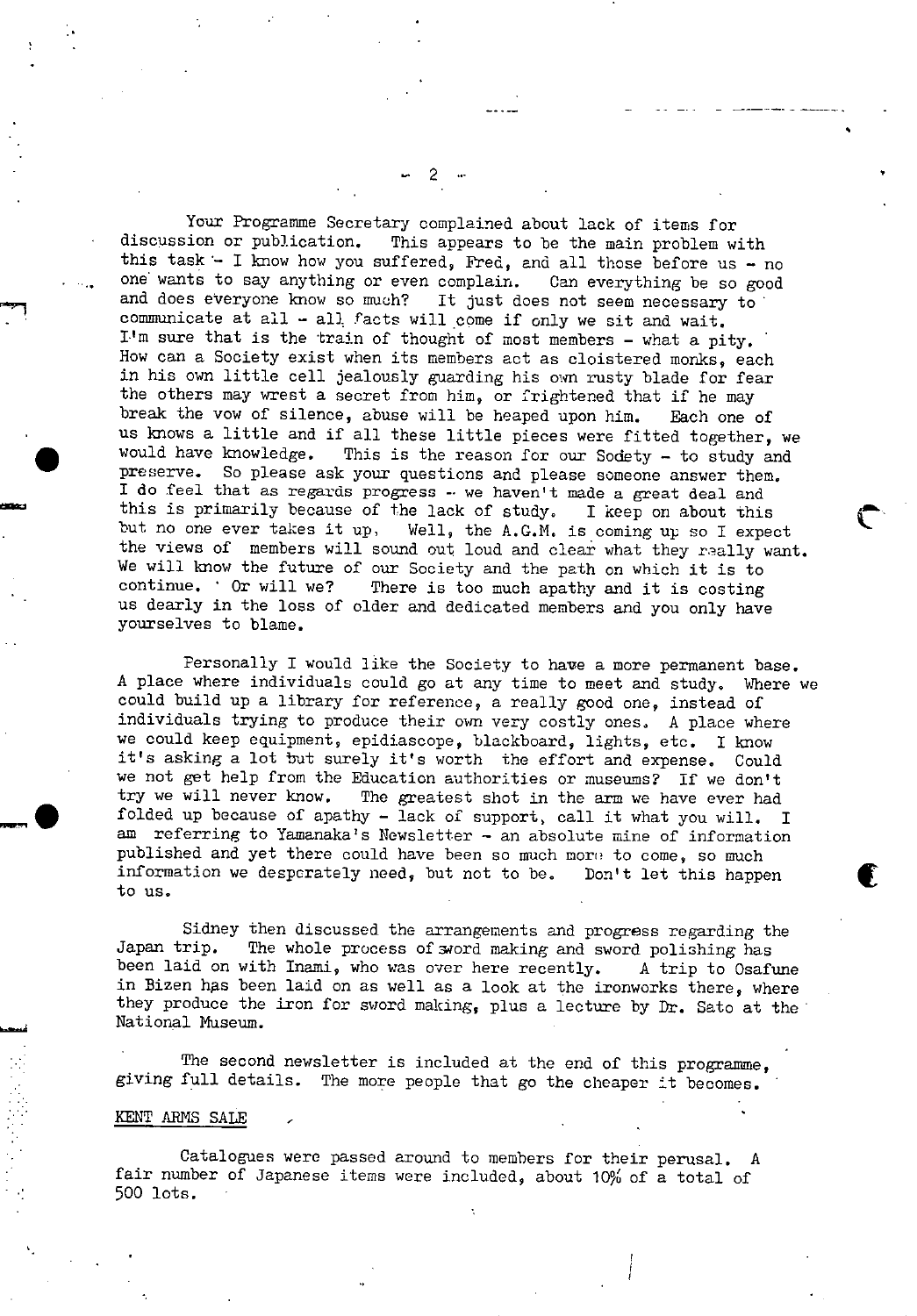Next sale is 28th November, detail below:-

r

/ /

/

| $\ddot{\phantom{1}}$ | ALL ENQUIRIES                                     | <b>SHOWROOM</b>                           |
|----------------------|---------------------------------------------------|-------------------------------------------|
|                      | 98, High Street,<br>Plumstead.<br>London, S.E.18. | 126, Erith Road,<br>Bexleyheath,<br>Kent. |
| $\bullet$            | Tel: 01-317-8204                                  | Tel: Crayford 22712                       |
|                      | (Closed Thursdays)                                | (Closed Wednesdays)                       |

 $-3-$ 

We hold auctions every six weeks at The Black Prince, in Bourne Road, Bexley, Kent, which is just off the A2 motorway and in easy reach of the A20 by the A223 connecting road, The Black Prince is situated in its own grounds with spacious: free car parktng available. Bexley station is grounds with spacious. free car parktng available. Bexley station is within ten minutes walk - turn right into the High Street on leaving the station and take the first left continuing for about 500 yards until the roundabout/flyover. The Black Prince is situated just behind this, in Bourne Road.

> VIEWING is from 2.30 p.m. on day of sale at The Black Prince or by appointment on the two days prior to the sale at our showroom.

CATALOGUES are sent to subscribers two weeks before the sale and priced lists of the previous sale are enclosed. Annual subscription is  $£2.50$ for the U.K., £4.50 for Europe and £6.00 for the rest of the world.

#### SWORDS WITH JOHN HARDING FOR POLISHING

A message via Colin Nunn.

Some members had expressed concern at the time these blades had been away. Colin Nunn whilst in Japan contacted John Harding for information.

Unfortunately, there being a member of the fair sex present at our meeting, the precise words from John were left unsaid. A more appropriate version is as follows.

He questioned that members did not realise all that the blades went through and pointed out some of the things that went wrong to account for all this time, i.e. fittings being made, also someone asked for Tsunagi (a replica of the blade in wood, used to hold the handle and saya together) and never sent the saya out. Also, if 9 blades are sent out the total number must be returned  $-$  you cannot send a part delivery. He did also ask for good blades to be sent out and not the rubbish that was sent. There are at present three more to do, so three months should see the return of all the blades. Colin Nunn has seen the six polished and says they look very good (for rubbish?). So no more criticism or complaints or John will send them all back in the condition they are in.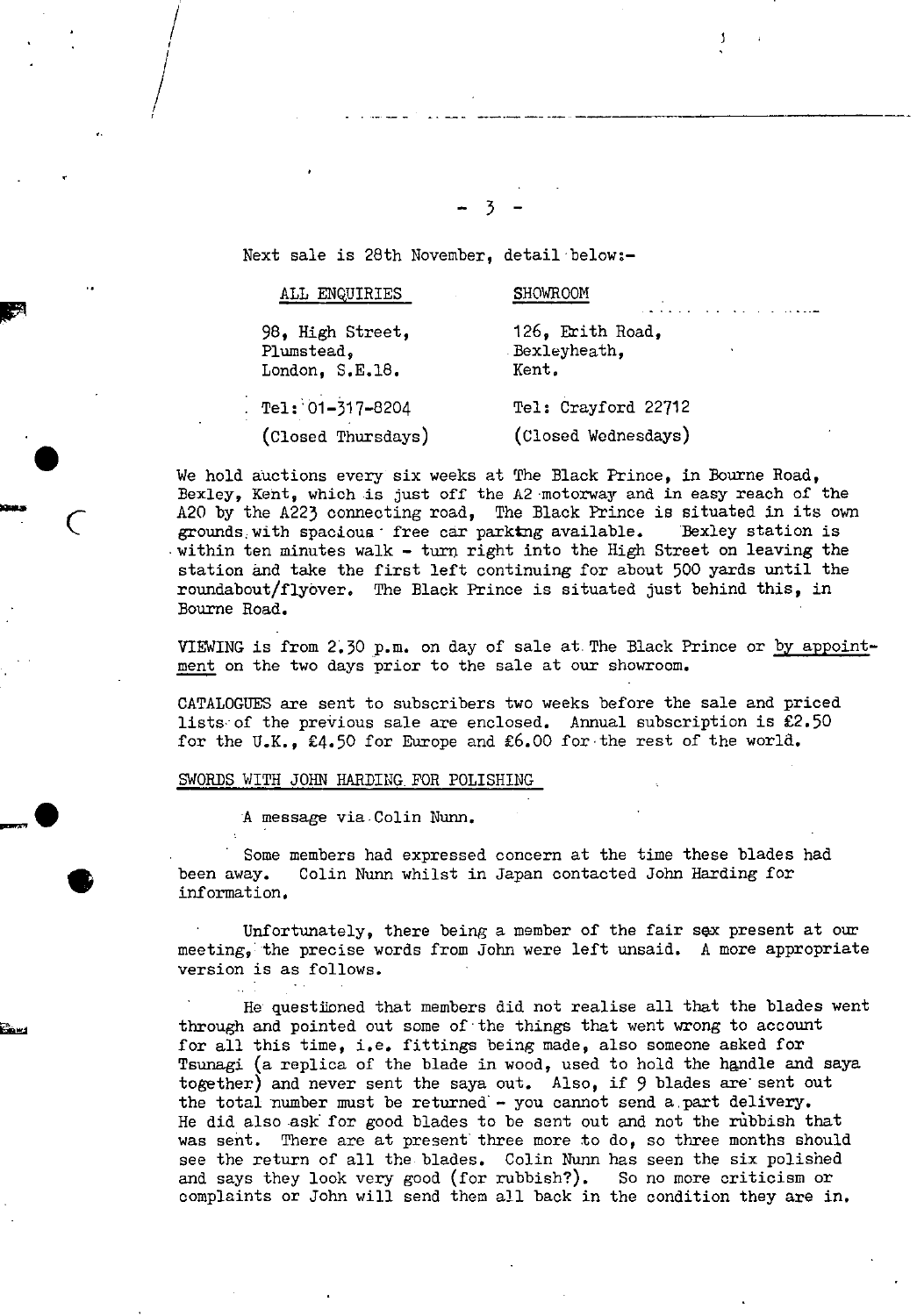The outcome of all this was that Colin Nunn should give a talk at the next meeting on his Japanese trip.

## YARI by Dave Parker ...........

No one has ever produced a weapon as fine as the Japanese sword, and the Japanese' spear (Yari) runs it a very close rival.

Polearms have a wider application than the, sword, resulting in such things as Naginata, long blades, short blades, 3 sided blades, two prongs, L shape, cruciform, etc.

بالمناطق المناشرة

The first one we come across is the Naginata. This first appeared in Heiah times which was 1st year of Daido 806 to 2nd year Duei. 1183. It can really be described as a blade ridged, deep sori and no yokote. It can have groovesi but I have sem them without, they made them as they felt and the grooves are really only for decoration. Tempering depended on the smith as in swords so there is a wide variety of hamon to be found. One of the rarest naginata is called Chukushi naginata, which has an eye in the end to fit over the pole. These are very rare, I have only seen one and normally only seen in books. Another naginata is Naginata no saki. which is socketted,again very rare.

The early naginatas were very long, a lot of notable warriors carried them. One of the top men was Gochin no Tajima, who used his naginata to such an effect at the battle of Uji bridge that the Heike named him Pajima the Arrowcutter. The story is that of the arrows that were fired at him, the high ones he let pass, the low ones he jumped over and any coming straight at him he cut in half. Probably the most famous man who owned a naginata was Seito Nusashi Bobenkai, In his request to the swordsmith he asked for a blade of 4 shaku in length (4'8") and the shaft of this weapon had to be 6 shaku 5 sun, which is 7 ft. 6 inches. So you can imagine it was a very formidable weapon.

Naginata can be signed either side. I asked the Japanese why some were signed Tachi mei and others Katana mel and they. told me all naginata are signed Tachi mei - however I havehad them signed both sides. Later in the Tokugawa era naginata were used for parades and the poles were covered with vines, soft metals and anything that took their fancy. Then you have a smaller one that was used by ladies and right up into the last war and even now in Japan they are still used for practice.

Peter Cottis interjected that he had personally seen a demonstration of naginata by a lady at his house. I too have seen Mrs. Knutsen demonstrate the use of the naginata and it is very impressive indeed. Similar. to standing in front of an advancing propellor - you stand about the same chance.

 $- 4 -$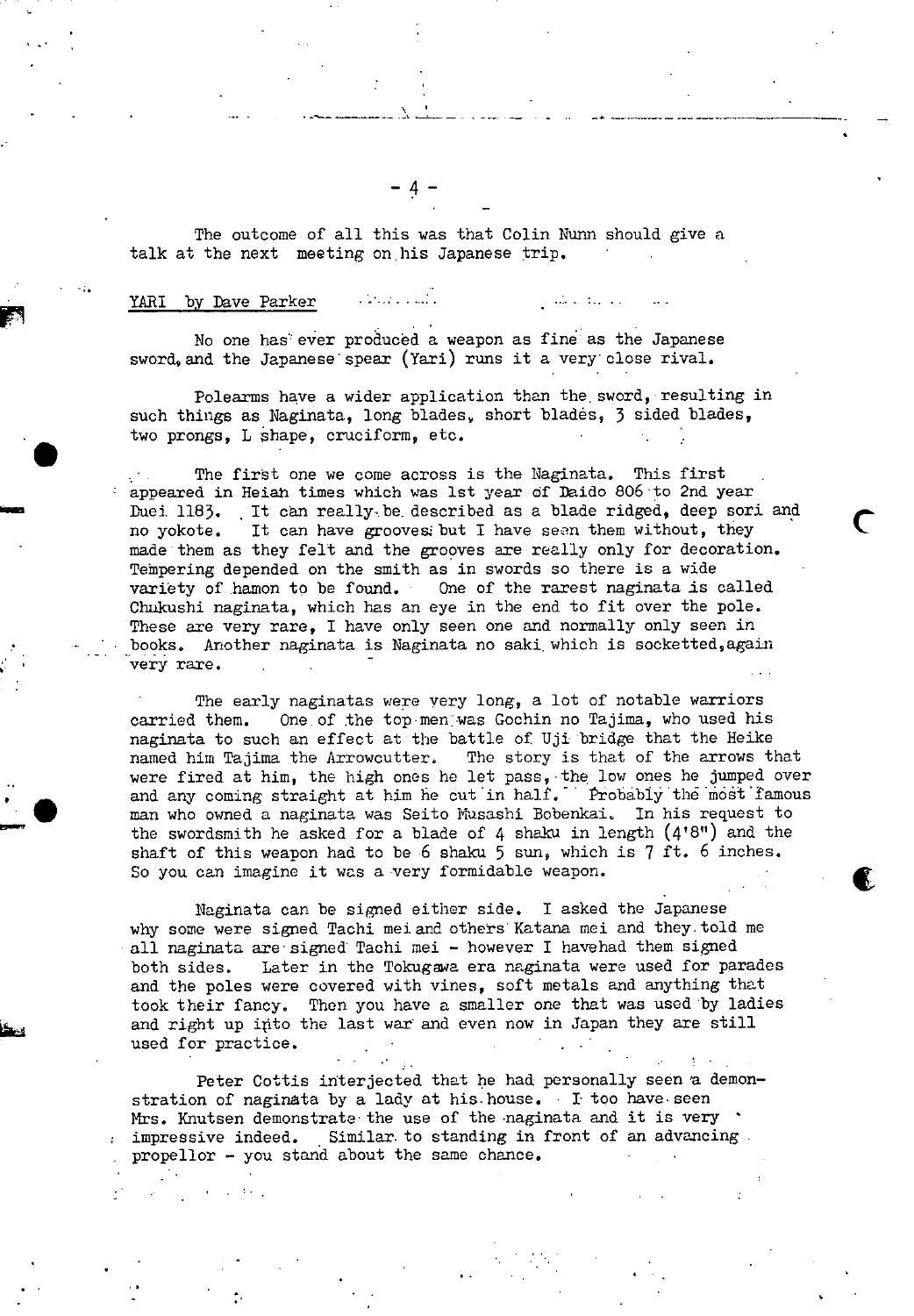Next comes the Nagari Yari, which-appeared about the 15th century. The Japaneso. call it Jumonji, after the Japanese ten. Knutsen says the real name is Nagari yari. This is the cruciform shape. Earlier blades tend to be very slim and graceful, tending later into being fat and ugly. This type of weapon really progressed from a functional-weapon to a possessional weapon by the Tokugawas. A retainer carried this Yari or the parade Naginata preceding-the: Daimyo or anyone of note and he was known as the Yarimuchi, literally spear bearer, and it was an eagerly sought after place of honour. Blades of this type vary immensely for  $3''$  to the central spike being 18 inches long. A lot of prints show weird and wonderful shapes, A lot of prints show weird and wonderful shapes, but this is not artistic license, it is factual. They just let their fancies run wild in their construction - some blades even had the bottom ones detachable and the opposing lengths of the bottom blade need not be even.

**S** 

The Hoko is the next weapon which is similar to the Magari Yari, but with one bar cut off. In the 15th and 16th century, in the age of battles when the weapon makers were looking around for new weapons to make, they looked back to their forebears and their arms. In the Shosoin Imperial Storehouse at Nara, there are some very old Hoko, the original spears were called-.Hoko, and from these they produced the Hoko, except that now it was made with a tang, whereas previously they were socketed. Again, they come in all sizes as some were used to hook their opponent from their horses and then finish him off with the spear-like point.

This particular example shown had two lugs at the top. the use of which is open to speculation, It was felt that it was to hold a Sashimono rather than to take an externally mounted blade as were some bayonets. An externally mounted blade was felt to be un-Japanese. It is known that very early naginata were actually mounted outside the pole. These probably started life as a farmer's weapon, as indeed most did.

By far the largest proportion of pole arms were straight spears, be they three-sided or four-sided. Three-sided are known: as Sankaku (triangle)and four-sided Ryoshinogi, which really means four sides. If one side, which is usually the flat side with the groove in, is wider than the other two faces it is known as Hira Sankaku. These are all types of yari, whether it has socket or tang, anything over 9 inches is a Sulyari, but they also say anything with parallel sides under 9 inches are also suiyari  $-$  so you work it  $\alpha$ ut.

Most yari were used from horseback and butterfly cuts, figure of eight cuts, wheels either side were used. There is a portion of the armour, the tassets, which were designed to obviate the blow of a naginata. The larger yari were used more for cutting than stabbing. Some very short and stout yari - three or four sided, 3 or even 2 inches long, were used by horsemen for punching through armour like a lance. The yari was in fact the weapon of the nobleman and not the ordinary foot soldier, the reverse of Western usage. (A general of the

 $-5-$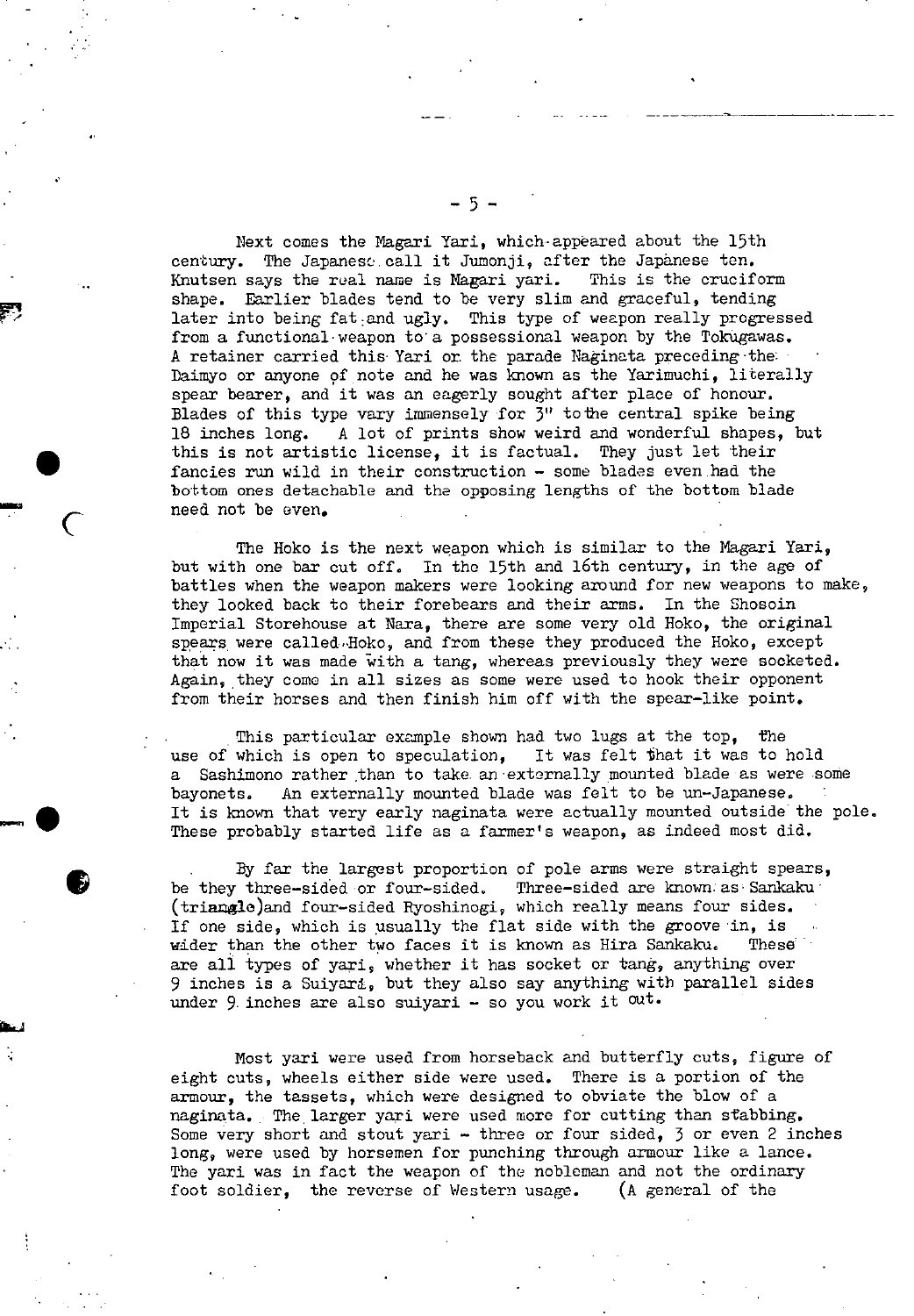Kashima clan, Matsumoto Bizen-No-Kami Naokatsu, was an expert in the use of a yari and it is understood killed over one hundred opponents with one).

Another type of spear is the Makura Yari and this can take practically any form used as the name implies for putting by the bed (Nakura - pillow). It is very easy to get into a Japanese house and therefore protection was even required whilst in bed.

Yet another type is the Nagayari or javelin. These were in the main very short yari heads with tapered poles about 18 inches to 2 feet long for throwing - usea in hunting. Japanese warriors never threw their spears.

Another type is the Sekuju yari, which is a staff with a base on the top with three chains on and these were used by Samurai or assassins going on special missions. With the many pilgrims wandering along the roads who normally carried staffs, it was easy to mix in with these and become unobtrusive. The head would come off with the chains on and the yari would be inside.

One more yari is the yumi yari which is fitted onto the end of a bow. There is one in the Metropolitan Museum of Art in the George Stone Collection. It has shoulders on it and does not affect the bow being strung. The heads are usually four-sided. The heads are usually four-sided.

One of the last types of yari used by peasants and perhaps samurai who had lost their spears is the Take Hoko, which is a length of bamboo with the end cut across, making a very sharp point. It inflicts a very nasty wound. It is said a wound from bamboo never properly heals but It is said a wound from bamboo never properly heals but breaks open from time to time.

The shafts of yari are made of kashi, white or red version of the Japanese evergreen oak. It is very straight grained, no knots and has a certain ahount of spring, which is what is required in a yari. Now fitting the blade - if it is a socket the pole is just shaved off and the socket placed over it. Where a tang had to fit into the pole - the pole was not drilled but a section cut out to accept the tang. This piece was then shaved to fit and then laid back in and is so skilfully done that it is quite a tight fit. This is then lacquered over or covered with sharks quite a tight fit. This is then lacquered over or covered with sharks skin, ray skin. leather or mother-pf-pearl. Another way is to bind it and then Another way is to bind it and then lacquer over the top. The copper holding bands would then be put on or silver or whatever and finished off with a collar on top - sometimes of steel. Usually the length of the decoration denotes the length of the steel. Usually the length of the decoration denotes the length of the tang. To finish off a small knot – a hand stop on the top – it does not To finish off a small knot - a hand stop on the top - it does not look very much but when one tries to make one they never look quite like the Japanese ones. The knot is thick in the middle and tapers towards both: ends and it takes a bit of doing. • Usually lacquered over in black or red with a little gold on top.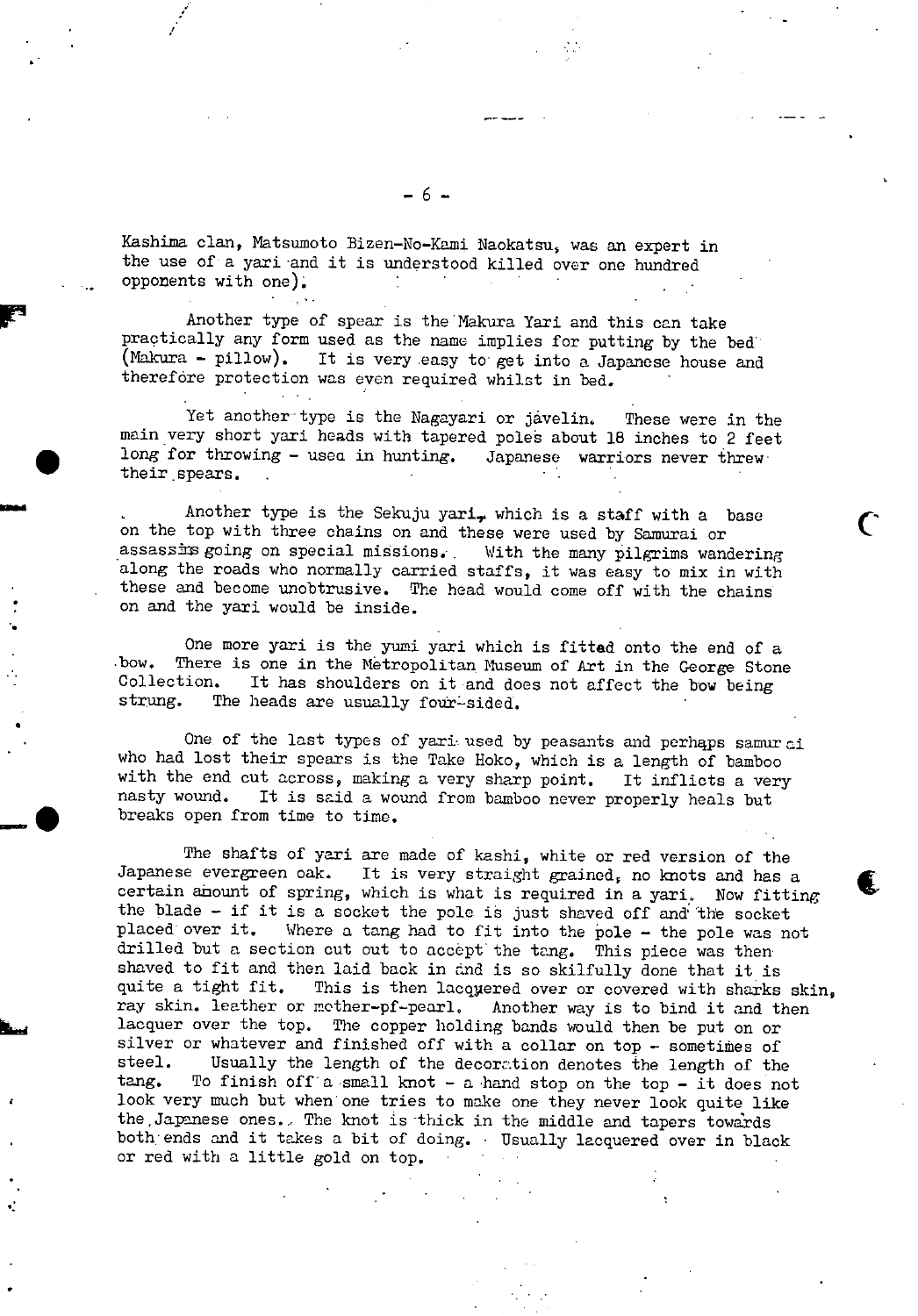Another thing you find on the pole is Hadome, a projection lower down on the pole usually at right angles, sometimes plain and sometimes with saw like sections - not sufficient to cut the hand but perhaps to catch a sword (Hadome means brake so it could well mean to pull up a sword).

 $-7$  -

 $\mathbb{H}$ 

Someone once mentioned when seeing a very long Hadome that it looked as if it was for a lantern, which is what it could also be used for.

This goes on to Hiramaki (the base), here again different sizes and shapes. Some with sharp points, fat points, some like a hammer. This was used as in bayonetting. If you miss with the point, follow up with the butt. The pole is tapered and pear section in shape and faceted all the way down, which is fine work by any standard. Naginata poles are oval, although some are pear section. Even the collars are quite intricate, where you put the peg in and turn the collar so the peg doesn't fall out,

### NEWS FROM THE NORTH

-

As members examine swords and exchange views would they please spare a thought for the. Northern Branch, who at the time of writing are facing the prospect of becoming homeless "ronin"!

The Seven Oaks Hotel, in whose upper room the Branch has met for several years, has recently changed hands. Gone is the friendly landlord. Gone too are the weapons with which the pub was decorated, replaced by a juke-box and a rather severe print of the Mona Lisa.

From which you may have gathered that the September meeting was not a success..... Well, we are a hardy crowd, but it is difficult to comment on the quality of a blade with pop music blasting into one ear, and the delicacy of a finely tempered steel is not seen at its best ... under stroboscopic illumination. This latter problem was solved by carrying the swords down to the Gents, but the sight of a line of men proceeding to the lavatory with an assortment of lethal cutlery was more than even the generally unflappable citizens of Manchester can reasonably be expected to tolerate.

Ian Bottomley is negotiating, and Yours Truly is conducting his own survey of militaristic licensed premises in Central Manchester. All regular members will be informed of developments, and all being well, the next meeting will be on Tuesday, November 20th. This will include a short talk on sixteenth century samurai and their swords.

S.R. Turnbull.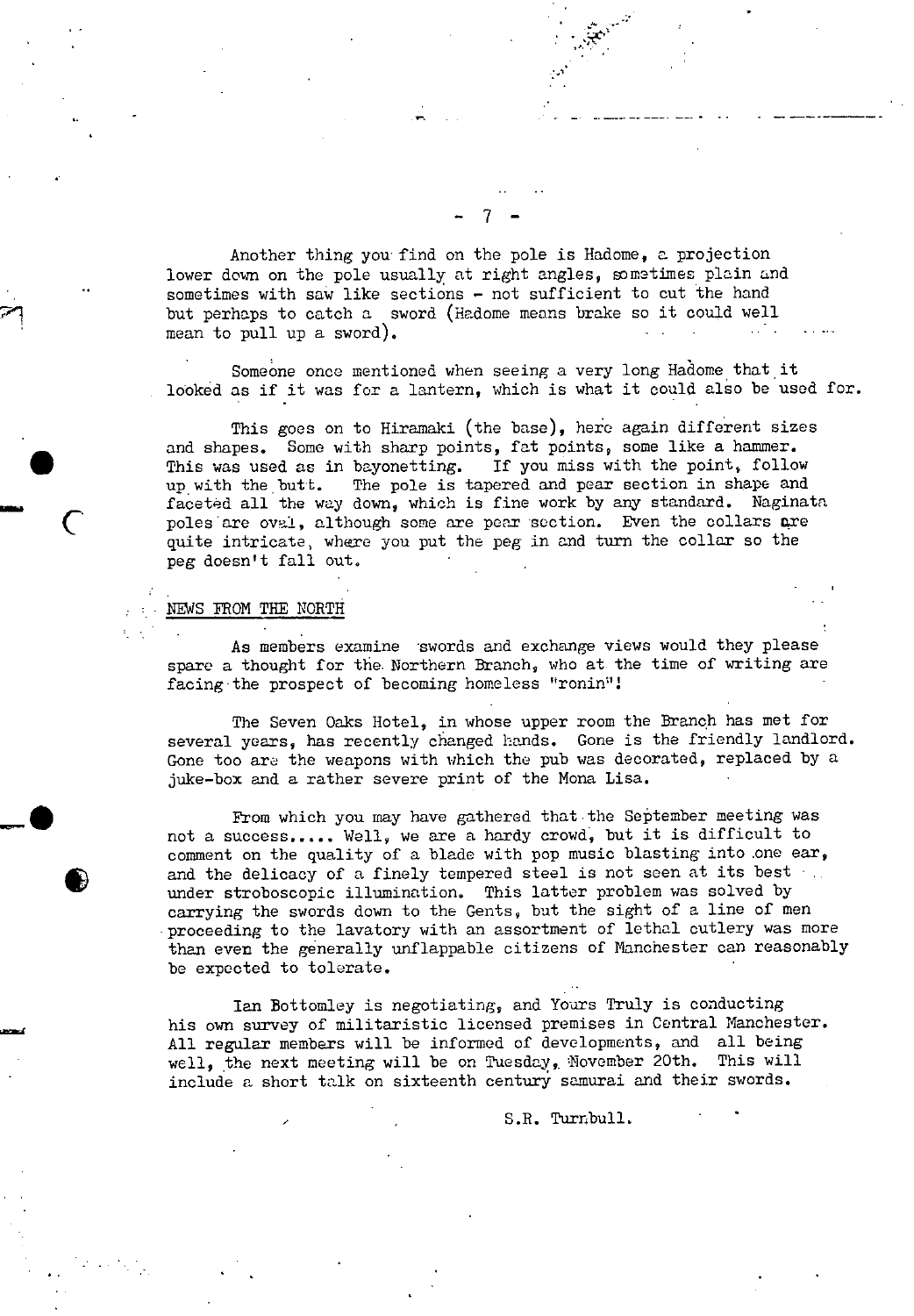Now let's catch up a little on the mail.

First a very interesting letter from an Australian member.

<sup>1</sup>'

**€** 

### FAKING - MINOR SMITHS

"I have teen a copy of the Oshigata of 'insignificant' swordsmiths (10) put out some time ago by the Society. Whilst this is a commendable effort I wish to take exception to the assumption put forward in the second paragraph of the preface, viz.,...

> "We suggest that the more insignificant the swordsmith then the greater, the chance that both signature and sword are genuine for apart from those instances where some minor individual might have attained local fame there is little or no reason for forgery."

As a generalisation this is acceptable. However, I pass on the following experience to indicate that, like most everything else connected with Nihonto, it should be remembered that this statement is a generalisation and that in the final analysis knowlcdge and study of a blade's metallurgical characteristics should be the final arbiter of the 'genuine-ness' or otherwise. My experience concerns a katàna I traded to a Polisher for polishing on a more favoured blade I had. This katana was in quite good polish and condition, and was signed (katana-mei) HIZEN NO KUNI NO JU TADAYUKI, if my memory serves me correctly, and I thought it possibly an early work of TA 161, circa 1673, rating 7. A minor smith. Like the questioned paragraph I thought therefore more likely to be a genuine work. The polisher's comments on the blade was

> "The TADAYUKI is a forgery. It is probably a late Shin Shinto at the best"

I wrote back

"What really surprises me is that the TADAYUKI is a forgery. Recalling the nakago and blade characteristics, I can believe it, but why would anybody go to the trouble of faking a fairly minor smith? I remember you saying that this man never, to your knowledge, worked with suguha hamon. But why fake a minor smith when to make a sword is a worthy thing in its own right?"

The last sentence here echoes the sentiment of Mole Ben at the bottom of page 7 of the latest Program (No. 74). I received the following reply from my Polisher: .

> "As far as minor smiths being faked, I think you will find that just about all smiths were copied at some time. It is much easier to sell a Showa blade with a Shin Shinto signature than a Showa man's name. Especially if he is a minor sm Especially if he is a minor smith."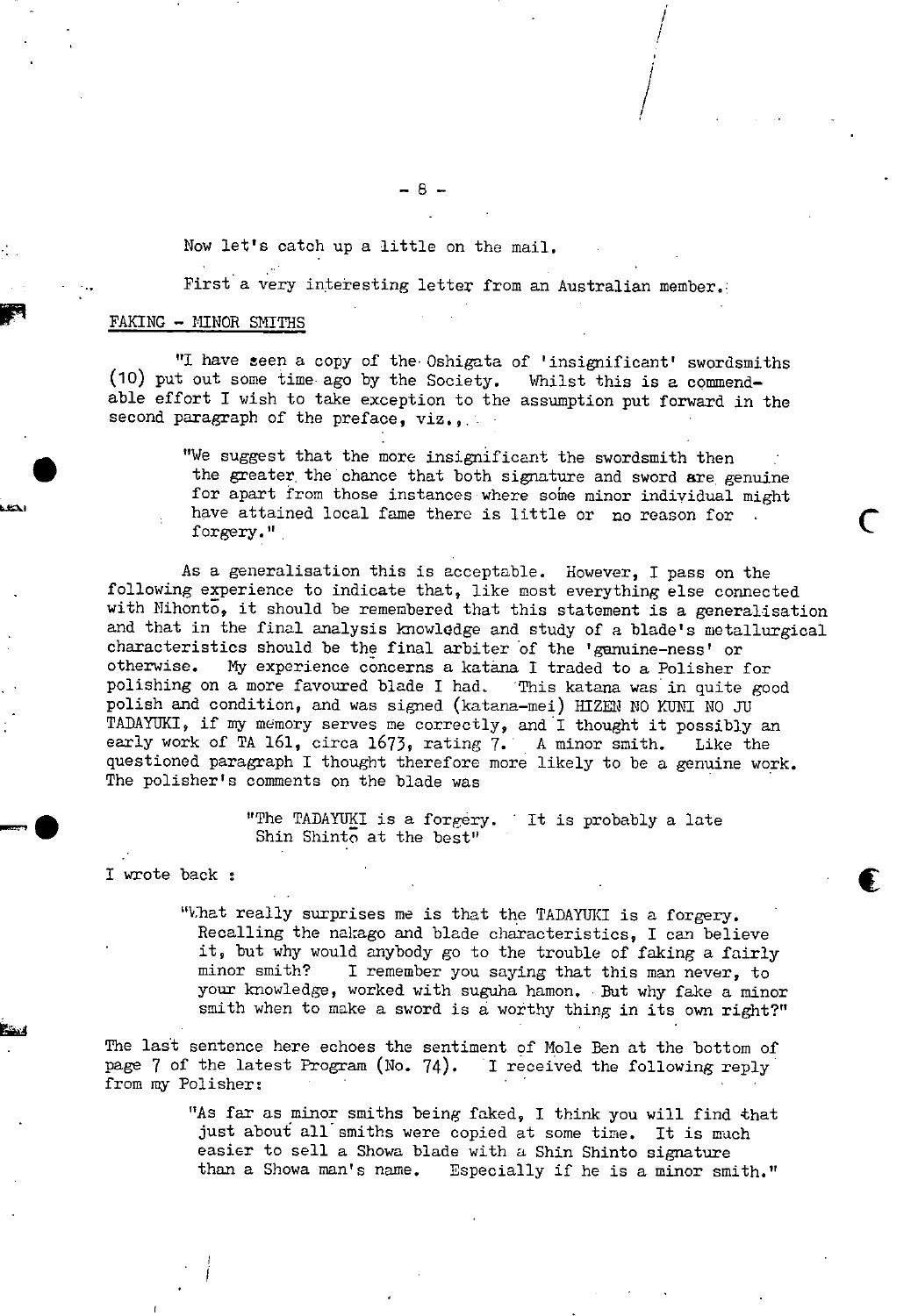QE.D.?? This correspondence took place about April 1971. I suppose an analogy in Western terms would be if one wanted (these days) to go... into the business of faking English flintlocks one really wouldn't get very far if one signed pieces 'D.Egg", or 'J. Manton' etc. as one's work would have to be really top class to pass (Naotane??  $c.f.$  ), and therefore it would be safer to sign a lesser workshop's name.

I look forward to receiving the No. 75 issue (and others - until this forging bit 'blows over') by AIR MAIL in due course. I hope this letter gets to you in time.

Must away. Best wishes to my friends and colleagues in the U.K."

Sincerest Regards,

B. W. Thomas

Ed. The metallurgical charabteristics of the blade must produce the answer as to who made it. These are practically impossible to fake whereas signatures are relatively easy to imitate and should not be the governing factor. In fact if any part of the blade says no, then the signature should be ignored. Any fool can sign a work of art but it takes a master to produce one.

From Willis Hawley a short note covering Andrew Ford's talk in Programme 74. The distortion of the Nanka Token Kai was purely the editor's fault and I beg to be forgiven  $-$  but it is sometimes difficult when transcribing to get the correct spelling.

" It seems the Hawley legend gets some new twists as it grows!!! So I hasten to correct some things from Programme 74.

First - Our club's Japanese name is Nanka Token Kai which translates to (Nan) Southern (ka) California (Token) Sword (Kai) Club. That probably was a distortion by whoever took down Andrew's talk.

Second - Andy short-changed us by 20 steps - there are 100 but I won't make him out a liar for that, he probably counted them in the dark and missed a few!

Third - The Nanka Token Kai did have a tanto made but not by Miyaire Akihira but by Fujimura Kunitoshi who died a couple of years ago of apoplexy while making a sword. Also, the date when he made one for us was  $1964$  January,  $\frac{1}{3}$  just in time for our Sword Exhibition at Barnsdal Park which drew 14,000 visitors in one month. Yes`I won it -I was selling the raffle tickets! It is an almost perfect reproduction of the Hoche Masamune.

Which takes care of all the complaints.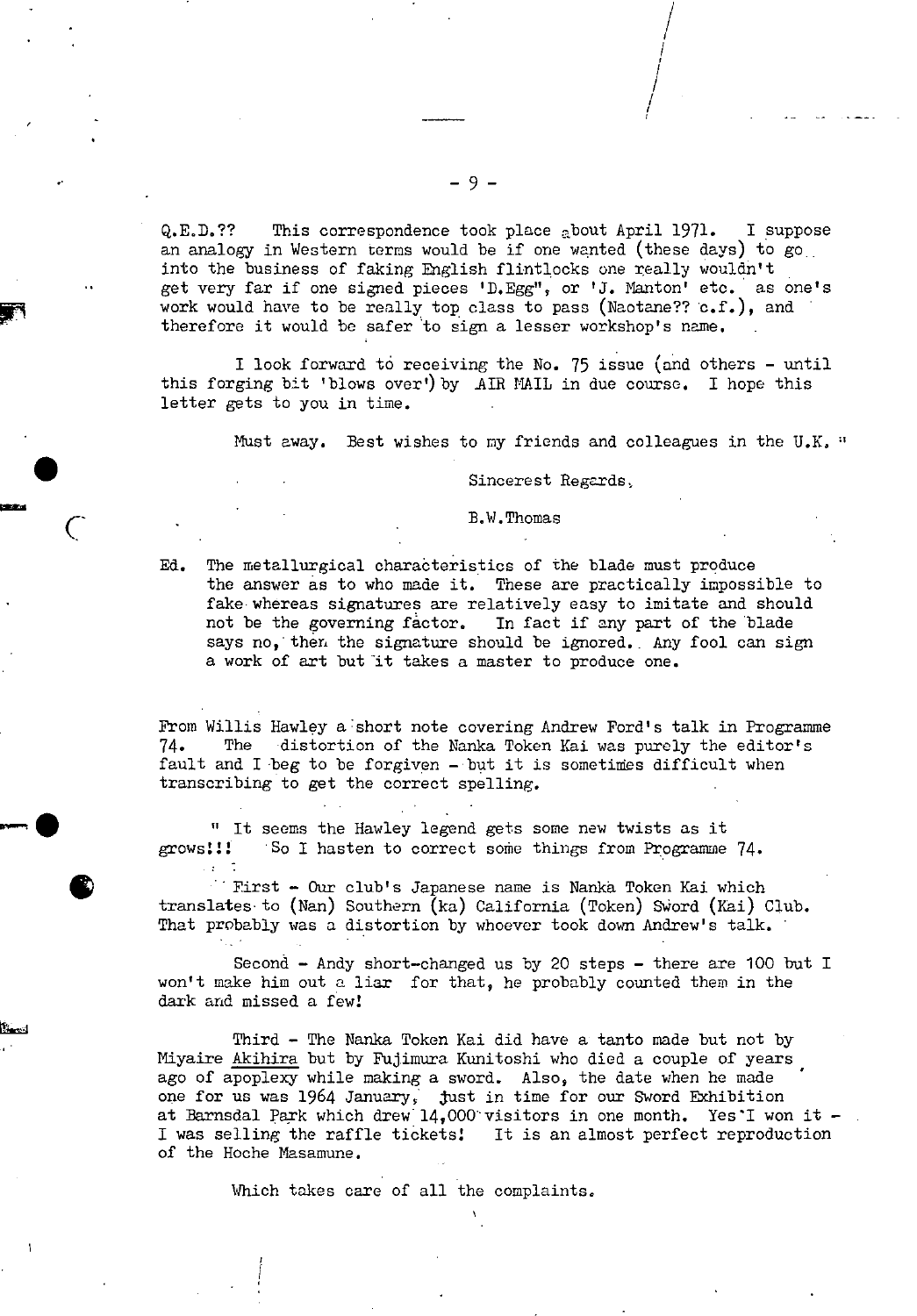"Now a comment on double scabbards as mentioned by Andy. have one - a shirasaya, quite old, in which the blade scabbard has a liner which is held in by a clip and doesn't come out when you draw the blade, only when you depress the clip and take it out to clean it. It is on a copy of a Masamune made in Shinshinto times possibly by<br>MA 292c in my book. Maybe he thought he was good! Katana mei. Maybe he thought he was good! Katana mei, so he wasn't trying to fool anybody,"

Finally a letter - a very interesting one published in full from our old friend Col. Dean Hartley Jnr. :-

"Programme No. 74 has just arrived, and as usual, I immediately found myself engrossed in the articles, reports and observations. I particularly wish to commend the Society and Mr. Bill Baxter for the very fine article and admonition on Sword Etiquette. This question is a constant problem, even among collectors who should certainly know better, and it. is unfortunately necessary from time to time for each of us to be reminded of the basic courtesies due to any other owner, to say nothing of the respect which should be paid to a fine sword - and again to say nothing of the very great expense and time it costs to have one polished and put in top condition. My thanks for the article.

The report of fine pieces is always of interest also. There is a natural curiosity concernipg what is "collectible", or greatly admired by other, remotely located collectors, This, I think, is quite healthy and the exchange of such information adds greatly to the continuing pleasures of collecting. Naturally, also, the additional bits of knowledge and Naturally, also, the additional bits of knowledge and information all go toward improving the knowledge of anyone who isreally serious about the study of Japanese swords, arms and related fields. I must say that it seems unlikely that too many more collectors will be able to enter the field, for the very reason mentioned by Andrew Ford in his report on his visit to the United States - namely the rapidly spiralling costs of any good sword. I must agree that nowadays, the best place to buy - or trade for - a sword is from another collector. Some of our collectors here in the States are still finding them, but down here in Louisiana, I have found only three yari and two blades in over two years. Better luck to the rest of you. Better luck to the rest of you.

In reading over Andrew Ford's report, as mentioned before, there was one point which has confused me somewhat. Unless the Nanka To-Ken Kai (please note spelling,- "Southern Area Sword Club") has managed to commission and raffle yet a second tanto made after the Masamune Hocho, with the wildly coincidental result of Willis Haviley also winning that raffle, it appears that there has been a slip-up in attribution. As it happen<sup>s</sup>, in 1963, while still President of the  $\overline{A}$  as it happen<sup>s</sup>, in 1963, while still President of the Nanka To-Ken Kai, I was ordered to Japan, and stationed by great good fortune at the Marine Base at Iwakuni, Japan. I say great good fortune, because I had been flying into that base for some years and had become good friends with a resident Swordsrnith of some repute - and this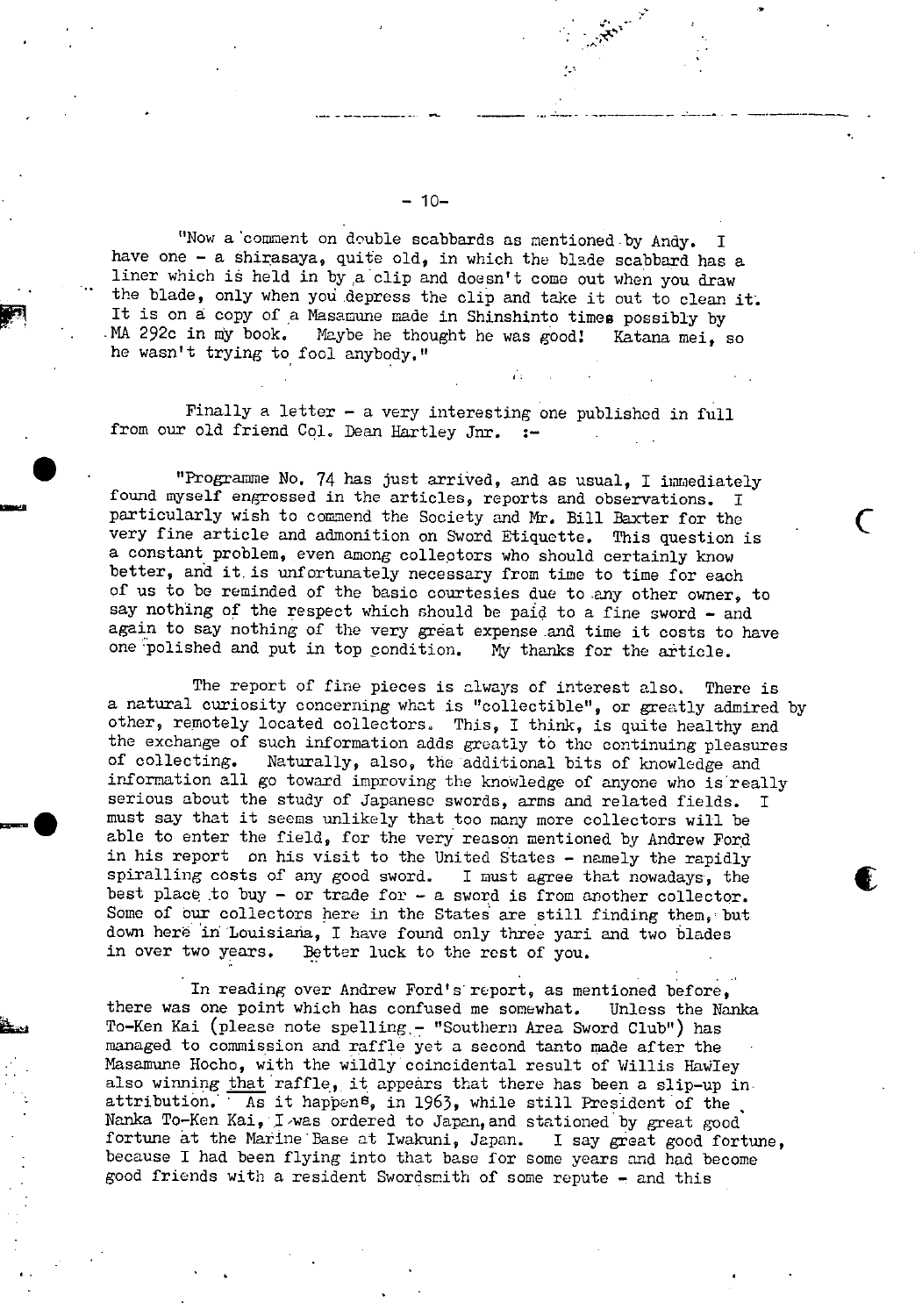assignment allowed me some extended opportunity to converse and study with him. At the request of the California club, I requested this swordsmith, Mr. Kunitoshi Fujimura to make a tanto for us, as a commission from our group. He consented to do so, and in fact made a copy of one of the Nasamune Hocho, for which the club paid. On my return to the States, I brought this tanto, and it was in fact raffled off, and was won by my old friend Willis Hawley. I am enclosing Xerox copies of the oshigata I took before I turned the blace over to Willis, the comments noted thereon, and a copy of Dr. Sato's comments on Mr. Fujimura's death. I am going through this exercise because I wish my old friend not to be deprived of the recognition due him for this truly magnificent blade. I hope all will understand my position."

#### Grieve for Mr. Kunitoshi Thjimura - by Kanzan (Sato)

"I was very surprised to see the Asahi newspaper which reported Mr. Fujimura's death. He was a famous swordsmith who lived in Iwakuni.

In spite of his old age, he had a tremendous devotion to sword making, and he died in his forge while making a sword. I think this is the sane as a soldier dying on the battlefield. I am sure Mr. Fujimura would regret that he died before finishing his last sword. This is also a sad loss to the sword-making world.

I met him for the first time in 1954 at an exhibition of sword-making technique. In 1953, the law prohibiting manufacture In 1953, the law prohibiting manufacture of weapons, including swords, had been revised, and anyone was allowed to make swords, with permission of the "Committee for Protection of Cultural Assets". At this time I observed that At this time I observed that his sword was not so good. Several years later he received an award for his KANRAKU SHIZO YAMATO UTSUSHI in an exhibition. This was the result of technique he had learned as a pupil of Mr. Shohei Miyairi, in spite of his great age - 70 years old.

Mr. Niyairi said "his extreme enthusiasm which he showed by his efforts from early morning till late evening, supervised by his young instructor, should be admired."

In 1963 he received the "MASAMUNE Award" which was given for the first time. This sword was a copy of "MEIBUTSU UTSUSHI HOCHO MASAMUNE", which is owned by Mr. Okano. It was an outstanding blade which will retain its great value in years to come. Later he produced "RAl KUNITSUGU" and "TOKUZENIN SADAMUNE" which were also excellent.

There are some interesting stories concerning Mr. Fujimura.

In 1954, the "Committee for Protection of Cultural Assets" received some old iron, taken from HIMEJI Castle when it was dismembered. The committee allocated this iron to Mr. Miyairi, Mr. Tokahashi, and other people who wanted it. The delivery of this iron was left to Mr. X.

/

7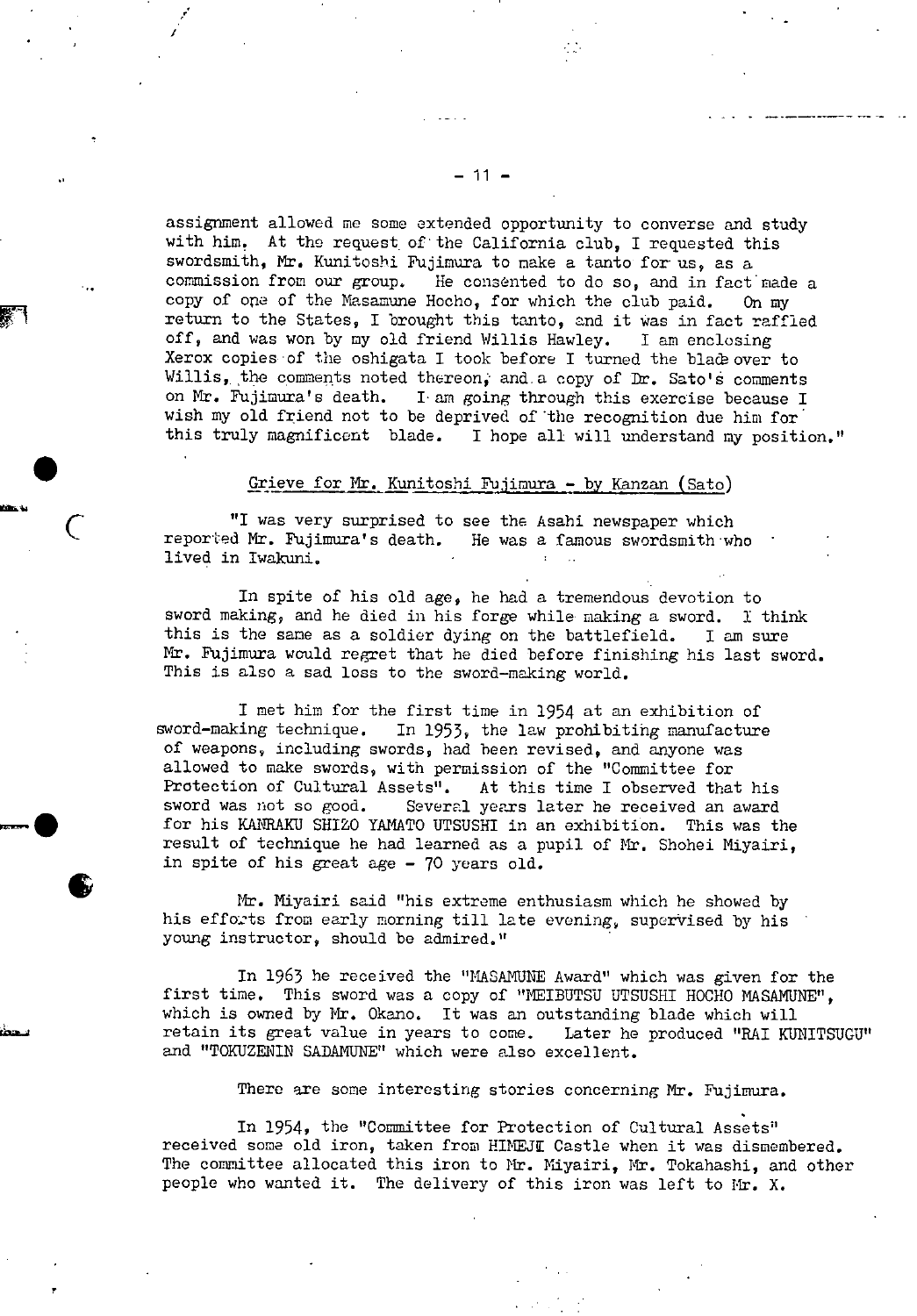Mr. Miyairi found that some of the iron delivered by Mr. X was not usable for sword making. Mr. Fujimura also received some of this iron through Mr. X at Himeji.

When I met him later, I told him the story of Mr. Miyairi and asked his opinion. He said, "I have never found any iron of that source unfavorable for making swords. When I received the iron, I mentioned to Mr. X that some iron was not usable for sword making, but he said there was no unusable iron, So I took the iron delivered by Mr. X although I knew that Mr. Miyairi and Mr. Takahashi got some unusable iron. The reason I got good iron is that I am not "against" the young people all the time." \*

This last word is an interesting one indeed.

**MW** 

\* Paraphrase: "I don't low-rate the young people" or "I will still talk to young peorle on equal footing," etc.

 $\overline{C}$ 

Free rendition:

From translation of article in Vol. 12 (1966) of Token Bijutsu by Captain Hideo Katori, JMSDF.

ED. Unfortunately we cannot reproduce the oshigata Col. Dean Hartley so kindly sent - but it will be available at the next meeting for members to see. Thank you..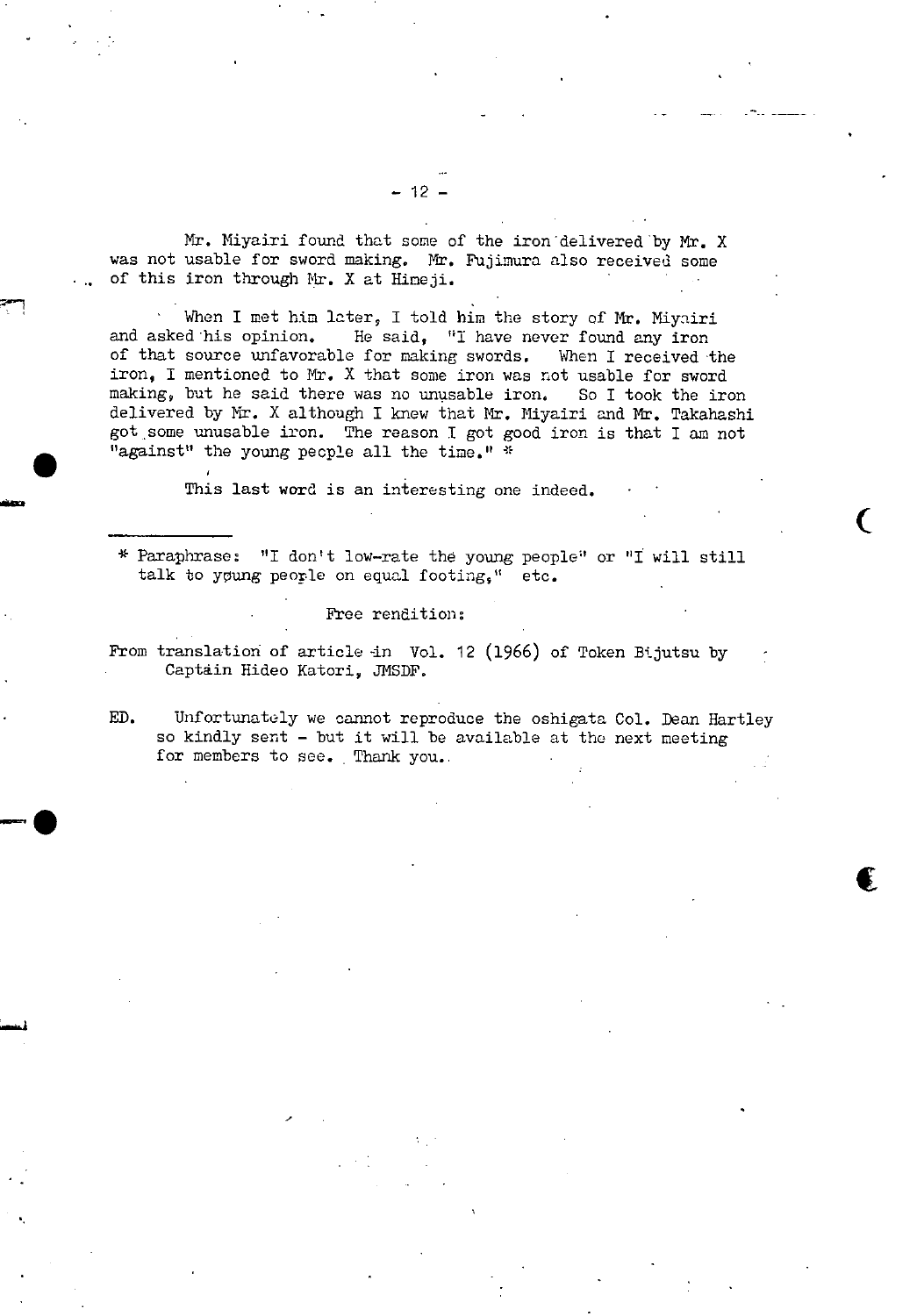### TOKEN TRIP TO JAPAN. S.V. DIVERS NEWSEETTER No. 2

I an pleased to say that due to the support from our machine tool friends and overseas members this trip looks like being definitely ON. I would appreciate it if all those people who are going would kindly send in their forms and £20 deposits as soon as ever possible. The applications for tickets from abroad has accelerated over the last few days and it is no use waiting till the last moment hoping for spaie seats or hotel accommodqtion. Japan in March/April is very popular and even now half the J.A.L. seats on this particular aircraft have gone, so please do remember this to avoid disappointment.

There are two alterations on the verbal discussions we had at the last ToKen meeting. In order to connect the flights there is now an extra day and night in Tokyo at the New Otani which has been negotiated at £6.15 and the flight going is via Moscow returning via the North Pole. There is now a scheduled flight, not charter, and there is now no requirement to become members of the Midland ToKen Socioty to go on this trip though they would welcome additional members naturally.

Bookings have been made and confirmed as follows:-

Depart London JL. 442 Friday 22nd March 13.00 hours.

Arrive Tokyo next day Saturday 23rd March 11.15 hours.

Stop at Moscow for one hour to refuel.

New Otani Hotel March 23rd to March 30th (7 nights)

Go by bullet express to Kyoto.

**t**

Grand Hotel Kyoto March 30th to April 34d (4 nights)

Leave Kyoto/Osaka by air JL.124 at 18.55 hours arriving Tokyo 19.30 hours.

Leave Tokyo JL, +21 at 22.30 hours. This allows time for last minute<br>shopping at the airport.

Pole Route stopping at Anchorage. Arrive London Thursday April 4th at 07.10 hours.

Included in the cost are all private motor coaches - airport to hotel - hotel to station - rail fares (reserved seats) Tokyo to Kyoto, station to hotel  $-$  hotel to Osaka airport  $-$  air. fare Osaka to Tokyo.

All hotel service charges and taxes, tips to hotel servants and drivers, portage of luggage. 5 vouchers £1 value each for use towards cost of sightseeing tours, entertainment or admission charges.

No meals are included. Cost including the extra night in Tokyo is now  $£384.15.$  Currency fluctuations may cause a slight increase. When we first looked into this the exchange rate was  $676$  yen = £1 and a worsening exchange rate was foreseen, this was allowed for at 640 yen = £1. The travel agents can hold this within 5% but if sterling falls

### - 13 -